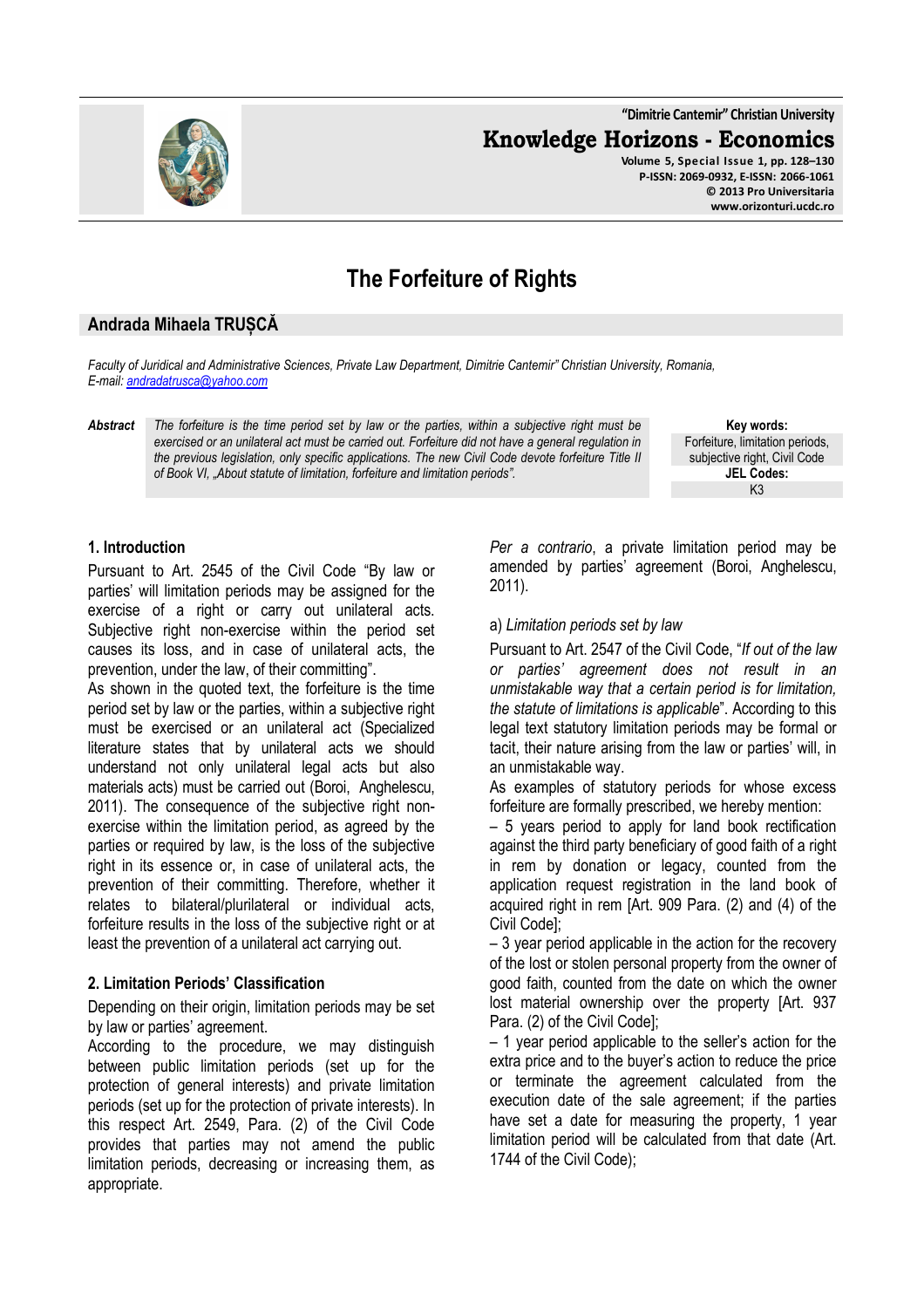– 6 months period applicable to the right in the action of prejudice repair in case of hotel deposit [Art. 2134 Para. (1) Letter b) of the Civil Code] etc.

As examples of tacit statutory periods, there are legal texts which unmistakable show that the period completion entails the loss of subjective right or prevention of a unilateral act carrying out, such as:

– 1 year period for the exercise of the successoral option right, calculated as of the succession opening [Art. 1103 Para. (1) of the Civil Code];

– 2 days period from the date on which the swarm of bees passed on another's land, unless the swarm's owner do not pursue it or ceases to pursue it during this time [Art. 576 Para. (2) of the Civil Code] (Piperea, 2011) etc.

## b) *Accepted periods*

The parties are free to amend the statutory limitation periods (decreasing or increasing them), except those which are public [Art. 2549 Para. (2) of the Civil Code], or to set themselves such periods, which cannot be set so that would make it excessively difficult the exercise of rights or the accomplishment of the act by the interested party, the clause whereby such a period would be set being simple void (Art. 2546 of the Civil Code).

## **3. Limitation Periods' Legal Regime**

According to Art. 2547 of the Civil Code, whereby is established a legal and relative presumption, if out of the law or parties' agreement does not result in an unmistakable way that a certain period is for limitation, otherwise the period is considered for limitation. This provision justifies that forfeiture has a more serious consequence than limitation, namely the loss of the subjective right in its essence, as compared to the limitation, that only cuts the material right off to action (Ungureanu, 2012).

Art. 2548 Para. (1) of the Civil Code establishes the rule whereby "*Limitation periods are not subject to suspension and interruption, unless the law provides otherwise*".

There are two exceptions to this rule, set by the Civil Code, in Art. 2548 Para. (2) and (3), thus:

– in all cases *force majeure* prevents time running, and if the period began to run, it is suspended, pursuant to the same conditions as the extinctive limitation period [the provisions of Art. 2534 Para. (1) of the Civil Code are applicable]. Limitation period is not considered reached not till after 5 days from the date the suspension has ceased;

– when the exercise of the right involves *bringing an action before the court*, the period is interrupted on the date the application for summons or arbitration or putting in default is submitted, as appropriate, and are

applicable the rules from the extinctive limitation period interruption.

## **4. Forfeiture's Consequences**

Forfeiture's consequence consist in the loss of the subjective civil right in its essence non-exercised within the period or, as appropriate, in the prevention of an unilateral act carrying out after the period completion.

Forfeiture may be claimed by the interested party only in the first instance, by statement of defense or at the latest at the first hearing here at the parties are legally summoned [Art. 2550 Para. (1) of the Civil Code, in conjunction with Art. 2513 of the Civil Code] (Georgescu-Banc, 2011).

As opposed to the limitation, when the Civil Code's provisions prohibit the competent jurisdiction body the ex officio application of limitation [Art. 2512 Para. (2) of the Civil Code], in case of the forfeiture "*the jurisdiction body must invoke and apply the limitation period ex officio, whether the one interested brings it up or not, unless it concerns a right of which the parties may freely dispose*" [Art. 2550 Para. (2) of the Civil Code]. In this case, the legislator considers therein only limitation periods imposed by mandatory legal provisions (public). In private relations, according to Art. 2549 Para. (1), when limitation period was set by contract or established by a legal provision that protects a private interest, the one in which favour was stipulated or established may give up, after the period completion, at the forfeiture's benefit. In order to produce legal effects, remission must be expressed after the period completion, otherwise (when the remission would intervene before the period completion) will be covered by the limitation interruption by the recognition of the right.

The parties of a legal act may not give up, neither anticipated nor after the start of their progress, at the public limitation periods and neither may amend them, decreasing or increasing them, as appropriate [Art. 2549 Para. (2) of the Civil Code].

# **5. Conclusions**

Both statute of limitation and forfeiture are sanctions with extinctive effect and suppose time limits, but statute of limitation eliminates the material right to action, while forfeiture eliminates the subjective civil right itself. Unlike prescription, the competent court shall be obliged to invoke and apply of its own motion the term of decay. The periods of limitation are legal for the statute of limitation, while for the forfeiture can be both legal and conventional.

Forfeiture, as a penalty of material law is not to be confused with the forfeiture as a penalty of civil procedural law; the latter interfered in event of failure of